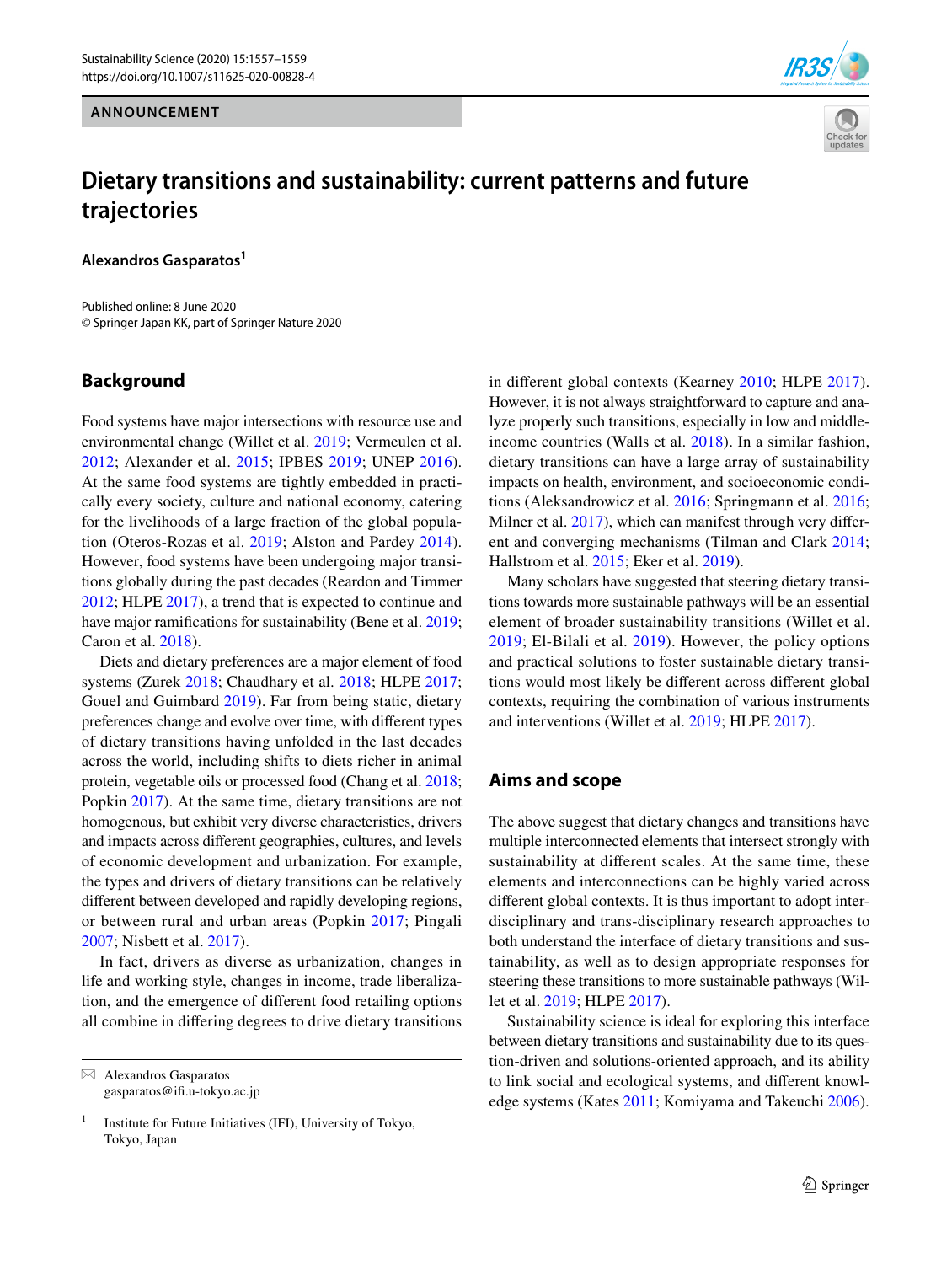This special feature will consist of papers that use approaches anchored in sustainability science to explore one of more of the following questions:

- 1 Type and characteristics of dietary transitions in diferent geographies, cultures and societies, and levels of economic development and urbanization;
- 2 Drivers of dietary transitions, and their relation to broader demographic, socioeconomic, cultural, and environmental processes;
- 3 Sustainability impacts of dietary transitions in diferent geographies, cultures and societies, and levels of economic development and urbanization;
- 4 Mechanisms, processes and impacts mediating the reconfguration of food systems in the face of dietary transitions;
- 5 Future scenarios and pathways of dietary transitions, and their interaction with sustainable development;
- Tools, methods and models for unraveling dietary transitions and their drivers and impacts;
- 7 Policy and practice approaches to steer dietary transitions to more sustainable pathways in diference contexts.

All selected manuscripts should refect two elements (a) dietary transitions or changes (i.e., not simply static dietary preferences or choices) and (b) clear links to sustainability. Submissions that do not articulate clearly in the abstract and fnal manuscript the transition/change aspects and their interface with sustainability will not be considered.

### **Timeline**

Interested authors should submit extended abstracts to the Special Feature editor by 15 August 2020. The abstracts should be 500–750 words and contain the names of all authors and information about the methodology, case studies (if any), results and link to sustainability. Upon acceptance authors will be invited to submit full manuscripts through the journal's electronic editorial management system, keeping in mind publisher formatting guidelines and length requirements. Most manuscripts should fall within the following categories: original articles, technical reports and case reports. A few high quality review articles and overview articles will be considered in coordination with the special feature editor.

Interested authors should make inquiries and submit extended abstracts to: gasparatos.alex@gmail.com and/or gasparatos@if.u-tokyo.ac.jp

Open abstract call: until 15 August 2020

Abstract acceptance/Paper invitation: late August 2020

First draft submission through EM system: by 31 December 2020

First review: January–February 2021

Revised submissions: by April 2021

Second review (if needed): May–June 2021

Final decision: by September 2021

## **References**

- <span id="page-1-11"></span>Aleksandrowicz L, Green R, Joy EJM, Smith P, Haines A, Wiley AS (2016) The impacts of dietary change on greenhouse gas emissions, land use, water use, and health: a systematic review. PLOS ONE 11(11):e0165797
- <span id="page-1-0"></span>Alexander A, Rounsevell MAD, Dislich C, Dodson JR, Engström K, Moran D (2015) Drivers for global agricultural land use change: the nexus of diet, population, yield and bioenergy. Glob Environ Change 35:138–147
- <span id="page-1-2"></span>Alston JM, Pardey PG (2014) Agriculture in the global economy. J Econ Perspect 28:121–146
- <span id="page-1-4"></span>Béné C, Oosterveer P, Lamotte L, Brouwer ID, de Haan S, Prager SD, Talsma EF, Khoury CK (2019) When food systems meet sustainability: current narratives and implications for actions. World Dev 113:116–130
- <span id="page-1-5"></span>Caron P, de Loma-Osorio GF, Nabarro D et al (2018) Food systems for sustainable development: proposals for a profound four-part transformation. Agron Sustain Dev 38:41. [https://doi.org/10.1007/](https://doi.org/10.1007/s13593-018-0519-1) [s13593-018-0519-1](https://doi.org/10.1007/s13593-018-0519-1)
- <span id="page-1-8"></span>Chang X, DeFries RS, Liu L, Davis K (2018) Understanding dietary and staple food transitions in China from multiple scales. PLoS ONE 13:e0195775
- <span id="page-1-6"></span>Chaudhary A, Gustafson D, Mathys A (2018) Multi-indicator sustainability assessment of global food systems. Nat Commun 9:848
- <span id="page-1-14"></span>Eker S, Reese G, Obersteiner M (2019) Modelling the drivers of a widespread shift to sustainable diets. Nat Sustain 2:725–735
- <span id="page-1-15"></span>El-Bilali H, Callenius C, Strassner C, Probst L (2019) Food and nutrition security and sustainability transitions in food systems. Food Energy Secur 8:e00154
- <span id="page-1-7"></span>Gouel C, Guimbard H (2019) Nutrition transition and the structure of global food demand. Am J Agric Econ 101:383–403
- <span id="page-1-13"></span>Hallström E, Carlsson-Kanyama A, Börjesson P (2015) Environmental impact of dietary change: a systematic review. J Clean Prod 91:1–11
- <span id="page-1-3"></span>HLPE (2017) Nutrition and food systems. High level panel of experts on food security and nutrition. Committee on World Food Security, Rome
- <span id="page-1-1"></span>IPBES (2019) Global assessment report on biodiversity and ecosystem services of the Intergovernmental Science-Policy Platform on Biodiversity and Ecosystem Services. IPBES Secretariat, Bonn
- <span id="page-1-16"></span>Kates RW (2011) What kind of a science is sustainability science? Proc Natl Acad Sci 108:19449–19450
- <span id="page-1-10"></span>Kearney J (2010) Food consumption trends and drivers. Philos Trans R Soc B 365:2793–2807
- <span id="page-1-17"></span>Komiyama H, Takeuchi K (2006) Sustainability science: building a new discipline. Sustain Sci 1:1–6
- <span id="page-1-12"></span>Milner J, Joy EJM, Green R, Harris F, Aleksandrowicz L, Agrawal S, Smith P, Haines A, Dangour AD (2017) Projected health effects of realistic dietary changes to address freshwater constraints in India: a modelling study. Lancet Planet Health 1:e26–e32
- <span id="page-1-9"></span>Nisbett N, van den Bold M, Gillespie S, Menon P, Davis P, Roopnaraine T, Kampman H, Kohli N, Singh A, Warren A (2017) Community-level perceptions of drivers of change in nutrition: